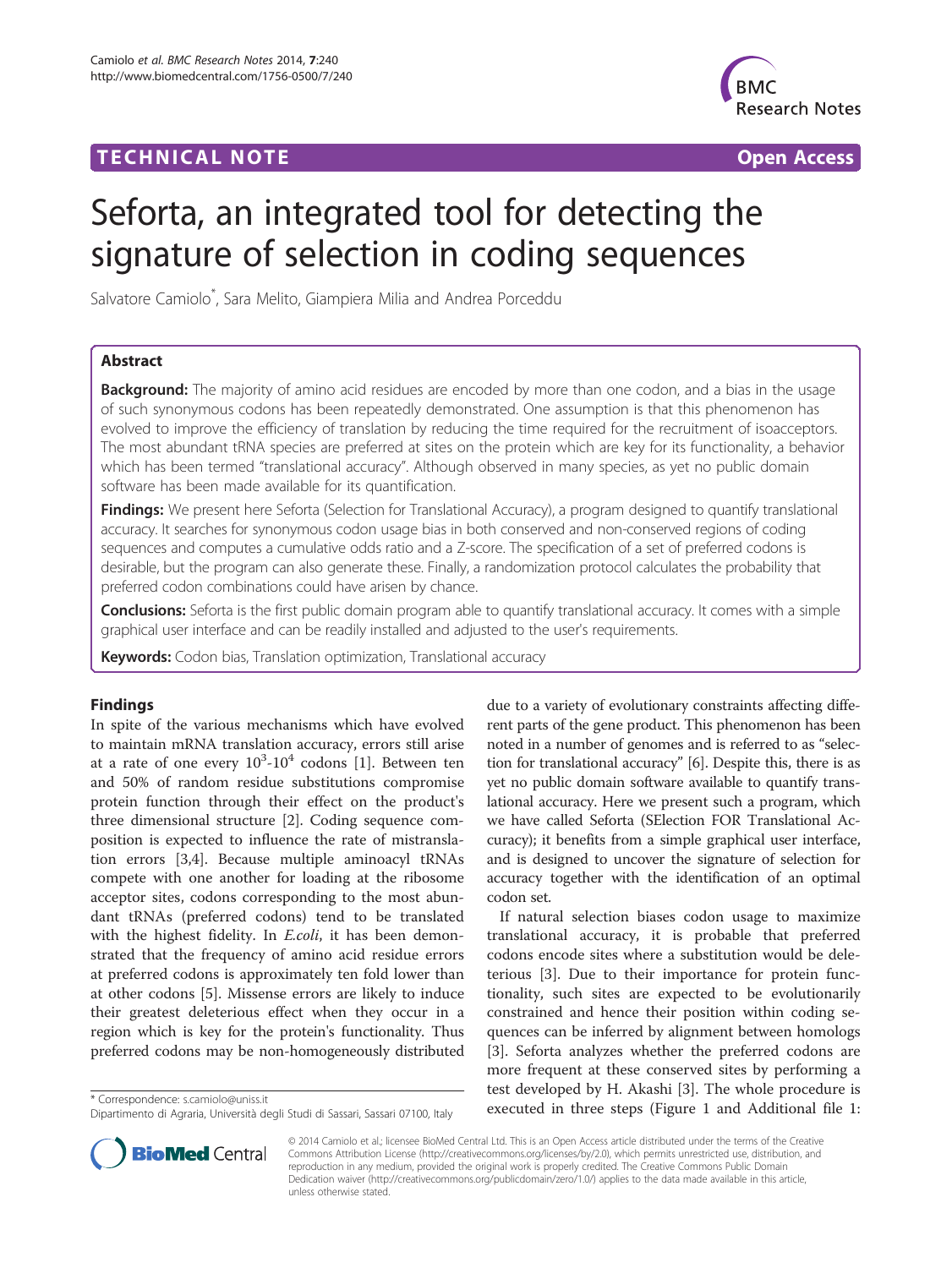<span id="page-1-0"></span>

Figure S1). First, each alignment of homologous proteins is scanned for conserved and non-conserved residue positions. Next, a set of independent 2x2 contingency tables summarizing the frequency of preferred codons at both the conserved and non-conserved residue positions is constructed (Additional file [1](#page-2-0): Figure S1). Finally, a joint probability (for each residue in each gene analysed) is calculated following the Mantel Hasenzl procedure [\[7](#page-2-0)] (see Figure 1, option a). Alternatively a joint probability can be calculated for each gene individually (option b). It is also possible to compute the odds ratio for each residue across the entire genome (option c). Seforta allows the odds ratio to be calculated for each codon by considering it as the preferred one within a synonymous family (option d). The program also implements a routine which iteratively performs the Akashi test taking as input a randomly generated set of preferred codons (option e). In this way it becomes possible to identify the number and composition of the random sets of codons associated with a higher odd ratio than the chosen ones,

and then allows this information to be used for significance testing [[4\]](#page-2-0).

Two alternative methods for the identification of preferred codons are available. The first is based on a comparison of codon frequencies between genes which are strongly or weakly expressed, using a conventional 2x2 contingency table analysis. Seforta identifies the two expression datasets to be compared by either selecting the two tails of the expression data distribution (based on a user-defined percentile value) or by dividing the dataset into a number of groups based on equal-sized intervals of expression level. When expression data are not

Table 1 Comparison between Seforta output and a published test of D. melanogaster sequence data [\[11](#page-2-0)]

| Method    | Odds ratio | P (better codon set) |
|-----------|------------|----------------------|
| Ref. [11] | 1.362      | 2.72F-07             |
| Seforta   | 1.362      | 6.60F-07             |

The size of the better codon set is reflected by a higher P value.